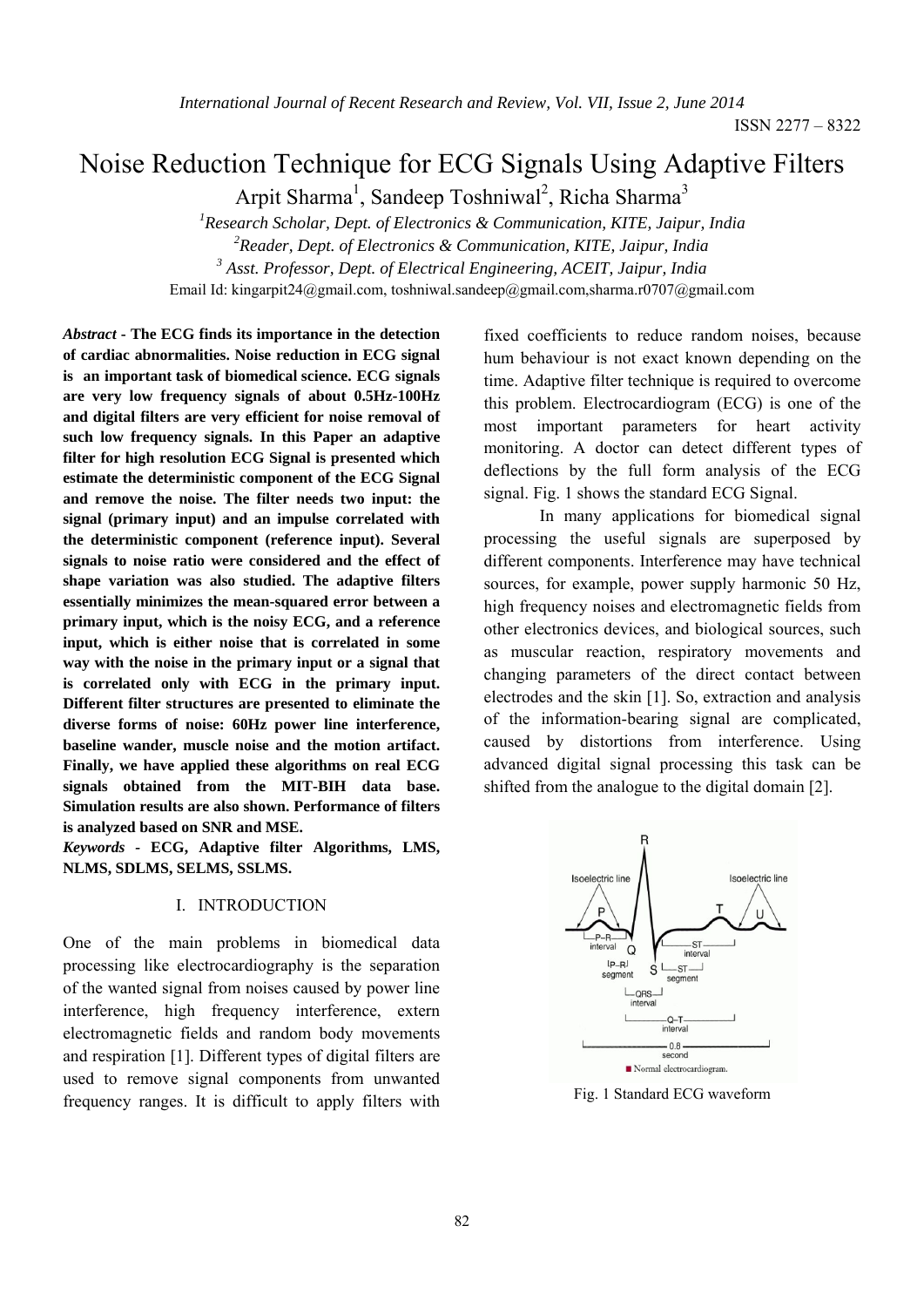Usually two types of digital filters are used for data processing: frequency-selective filters with fixed coefficients and filters with variable coefficients. Various adaptive and non-adaptive methods are there for ECG signals enhancement [3-7]. The first type is normally applied to suppress an unnecessary frequency range of a signal, such as power supply harmonic and high-frequency waves. These interference components have a fixed frequency; therefore it is possible to calculate filter coefficients depending on the sampling frequency, the cutoff frequency, passband ripple and stopband attenuation. The greater problem is to reduce random noise, generated by respiratory and moving effects. The frequency spectrum of those noise sources is time dependent and not exactly known. So, a filter with fixed coefficients can't deal with this kind of noise signals and valuable information may be lost. These difficulties can be solved using an adaptive filter, a system with variable coefficients. Frequency response of an adaptive filter is adjusted automatically according to the

specified criterion to improve the output signal quality depending on the behaviour of the input signal during the measurement[8]. In this paper different types of adaptive filters are described and compared. Performance of filters is analyzed based on SNR and MSE.

## II. METHODOLOGY

An adaptive filter is a filter that self-adjusts its transfer function according to an optimization algorithm driven by an error signal. Because of the complexity of the optimization algorithms, most adaptive filters are digital filters. It adapts to the change in signal characteristics in order to minimize the error. It finds its application in adaptive noise cancellation, system identification, frequency tracking and channel equalization. Fig.2 shows the general structure of an adaptive filter.



Fig. 2 General Structure of an Adaptive Filter

In Fig. 2,  $x(n)$  denotes the input signal. A digital filter is applied on the input signal  $x(n)$ , produce output signal y(n). Adaptive algorithm adjusts the filter coefficient included in the vector  $w(n)$ , in order to get the error signal  $e(n)$  be the smallest. The vector representation of  $x(n)$  is given in Eq(1). This input signal is corrupted with noises. In other words, it is the sum of desired signal  $d(n)$  and noise  $v(n)$ , as mentioned in Eq(2). The input signal vector is  $x(n)$ which is given by

$$
x(n) = [x(n), x(n-1), x(n-2), \dots, x(n-N-1)]^T
$$
 (1)

$$
x(n)=d(n)+v(n) \qquad \qquad ...(2)
$$

The adaptive filter has a Finite Impulse Response (FIR) structure. For such structures, the impulse response is equal to the filter coefficients. The coefficients for a filter of order N are defined as

$$
W(n) = [w_n(0), w_n(1), \dots, w_n(N-1)]^T
$$
 ...(3)

The output of the adaptive filter is  $y(n)$  which is given by

$$
y(n)=W(n)^{T}x(n) \qquad \qquad ...(4)
$$

The error signal or cost function is the difference between the desired and the estimated signal

$$
e(n)=d(n)-y(n) \qquad \qquad ...(5)
$$

Moreover, the variable filter updates the filter coefficients at every time instant

$$
W(n+1)=W(n)+\Delta W(n) \qquad \qquad ...(6)
$$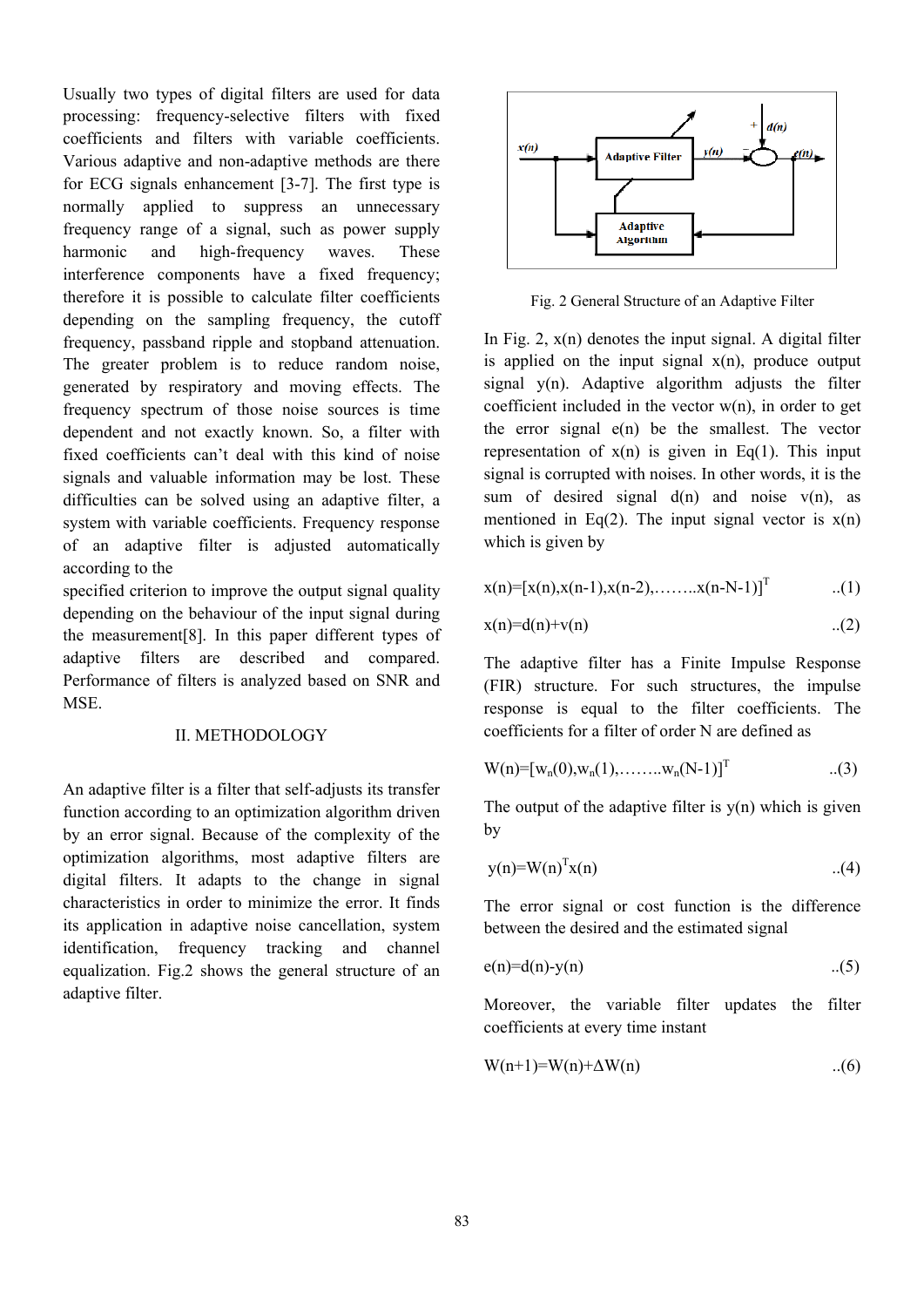Where  $\Delta W(n)$  is a correction factor for the filter coefficients. The adaptive algorithm generates this correction factor based on the input and error signals

Least mean squares (LMS) algorithms are a class of adaptive filter used to mimic a desired filter by finding the filter coefficients that relate to producing the least mean squares of the error signal (difference between the desired and the actual signal). It is a stochastic gradient descent method in that the filter is only adapted based on the error at the current time. The Recursive least squares (RLS) adaptive filter is an algorithm which recursively finds the filter coefficients that minimize a weighted linear least squares cost function relating to the input signals. This is in contrast to other algorithms such as the least mean squares (LMS) that aim to reduce the mean square error. In the derivation of the RLS, the input signals are considered deterministic, while for the LMS and similar algorithm they are considered stochastic. Compared to most of its competitors, the RLS exhibits extremely fast convergence. However, this benefit comes at the cost of high computational complexity. RLS algorithm filter the convergence rate is faster than the LMS algorithm, the convergence is unrelated with the spectrum of input signal, its each iteration is much larger operation than LMS.

Consider a situation when a proper reference input signal is not available, particularly in case of ambulatory medical diagnosis condition, the output of adaptive filter under limited availability of reference input is not good enough and a huge amount of noise is still present after filtration. The single input adaptive noise canceller has been presented to overcome this situation [10]. In this process the adaptive filtering operation does not rely upon the availability of well correlated reference input but the delayed version of the input signal is itself acts as a reference input. The delayed signal either can be given in primary path or in reference path.

# III. RESULTS

The ECG signals used are MIT BIH arrhythmia database ECG recording [9].In this paper, both base line wander (non-stationary noise) and power line interference (stationary noise) have been considered. This MIT BIH arrhythmia database consists of two channel ECG recording. The sampling rate of the recording is 360 samples per second. To demonstrate power line interference (PLI) cancellation we have chosen MIT-BIH record number 100. The input to the filter is ECG signal corresponds to the data 100 corrupted with synthetic PLI with frequency 60Hz. For analyzing the performance of different type of adaptive algorithm, MSE and SNR improvement are measured and compared. The corrupted ECG signal is the primary input to the adaptive filter and its delayed version ECG as desired response or reference signal. Different filter structure such as LMS(Least Mean Square), NLMS(Normalized Least Mean Square) , SELMS( Sign Error Least Mean Square), SDLMS (Sign Data Least Mean Square), SSLMS(Sign Sign Least Mean Square), and RLS(Recursive Least Square) has been implemented for removing different type of Noise.



Fig. 3 Standard ECG Signal (MIT-BIH:100)



Fig. 4 Frequency Spectrum of Standard ECG Signal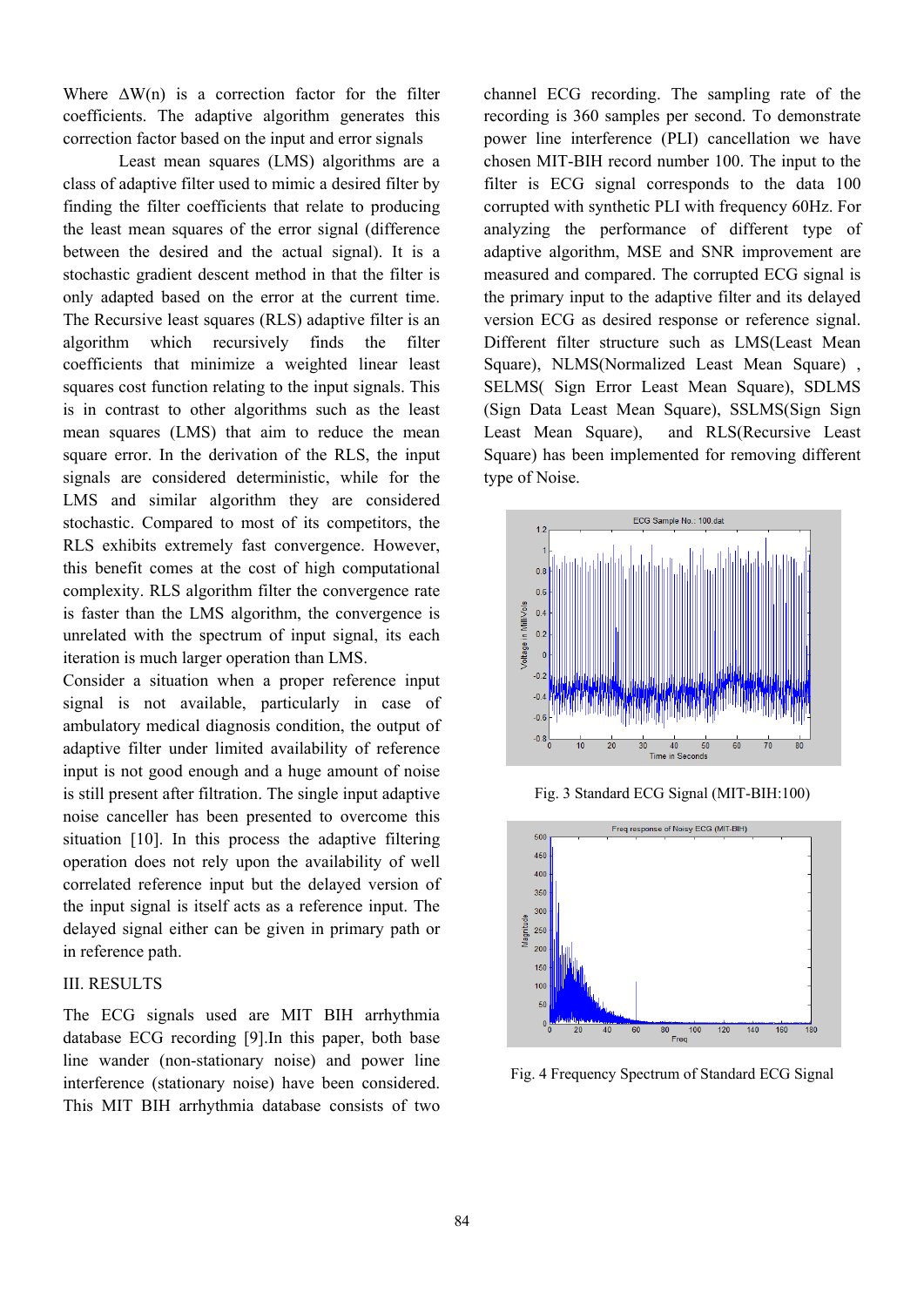

Fig. 5 Output of Adaptive Filter, Realized with NLMS Algorithm



Fig. 6 Frequency Spectrum of Filtered Signal (NLMS adaptive Filter)



Fig. 7 Output of Adaptive Filter, Realized with LMS Algorithm



Fig. 8 Frequency Spectrum of Filtered Signal (LMS adaptive Filter)

For LMS based adaptive filters filter length is 15 and step size (mu) is 0.001.Whereas in RLS, filter length is 32.TABLE I shows the performance analysis of various adaptive filters.

TABLE I Performance of Various Adaptive Algorithms

| <b>TYPE</b><br>OF<br><b>ADAPTIVE</b><br><b>ALGORITHM</b> | <b>PSNR</b><br>(In db) | <b>SNR</b><br>(In db) | <b>MSE</b> |
|----------------------------------------------------------|------------------------|-----------------------|------------|
| <b>LMS</b>                                               | 16.1806                | 6.3250                | 0.0302     |
| <b>NLMS</b>                                              | 16.6273                | 6.4575                | 0.0273     |
| <b>SELMS</b>                                             | 15.2034                | 5.5651                | 0.0379     |
| <b>SDLMS</b>                                             | 15.9161                | 6.1817                | 0.0321     |
| <b>SSLMS</b>                                             | 15.1694                | 5.5546                | 0.0382     |
| <b>RLS</b>                                               | 14.9363                | 5.3839                | 0.0403     |

#### IV. CONCLUSION

In this paper, different types of adaptive filtering have been used for removing artifacts from cardiac signals. The obtained results indicate that LMS and NLMS algorithm based adaptive filters have estimated the respective signals from the noisy environment accurately. From the simulation results it is shown that the output SNR values for the algorithms are obtained